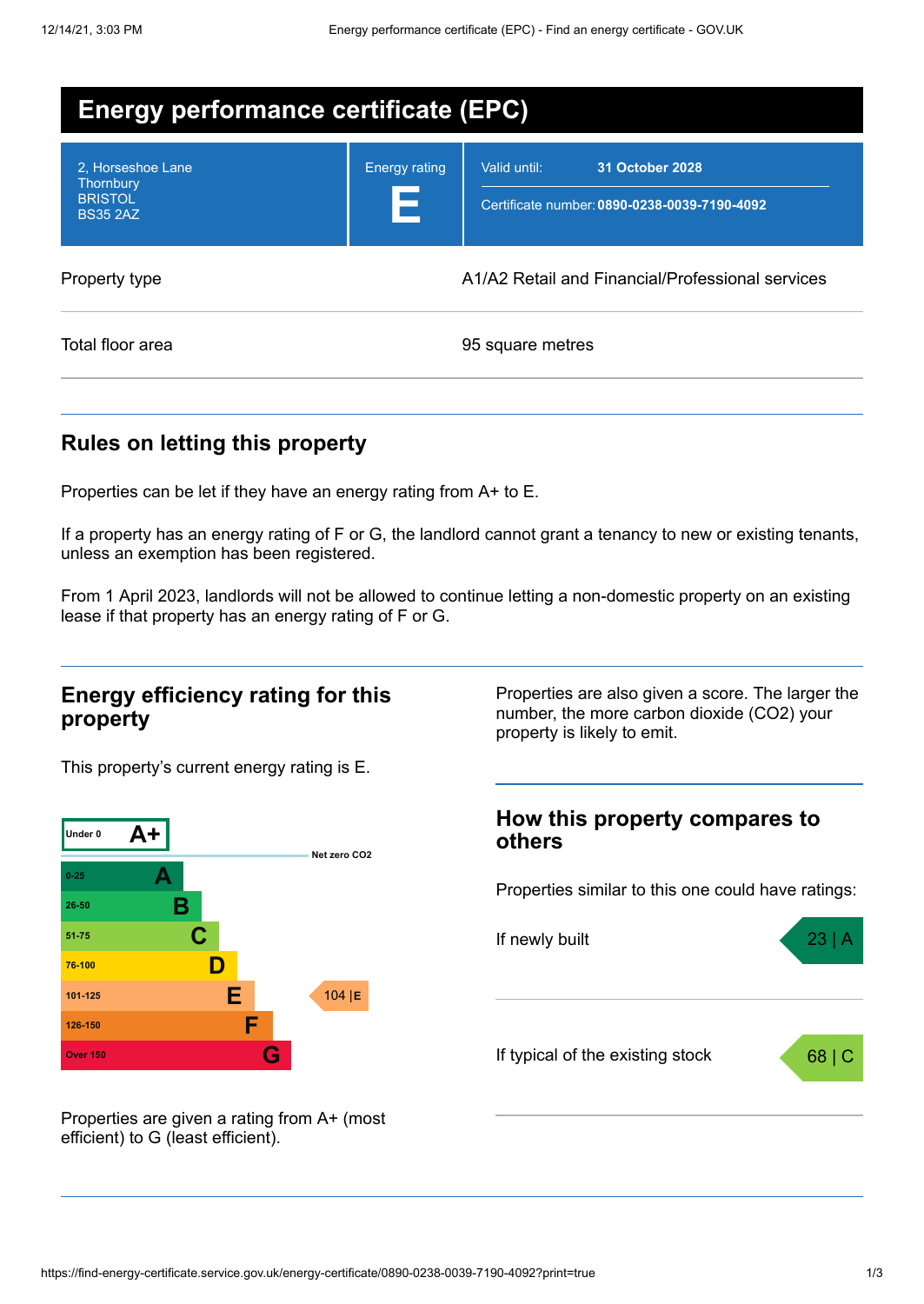# **Breakdown of this property's energy performance**

| Main heating fuel                          | <b>Grid Supplied Electricity</b> |
|--------------------------------------------|----------------------------------|
| <b>Building environment</b>                | Heating and Natural Ventilation  |
| Assessment level                           | 3                                |
| Building emission rate (kgCO2/m2 per year) | 111.77                           |
| Primary energy use (kWh/m2 per year)       | 661                              |

## **Recommendation report**

Guidance on improving the energy performance of this property can be found in the recommendation report [\(/energy-certificate/0497-9200-3140-8090-9803\)](https://find-energy-certificate.service.gov.uk/energy-certificate/0497-9200-3140-8090-9803).